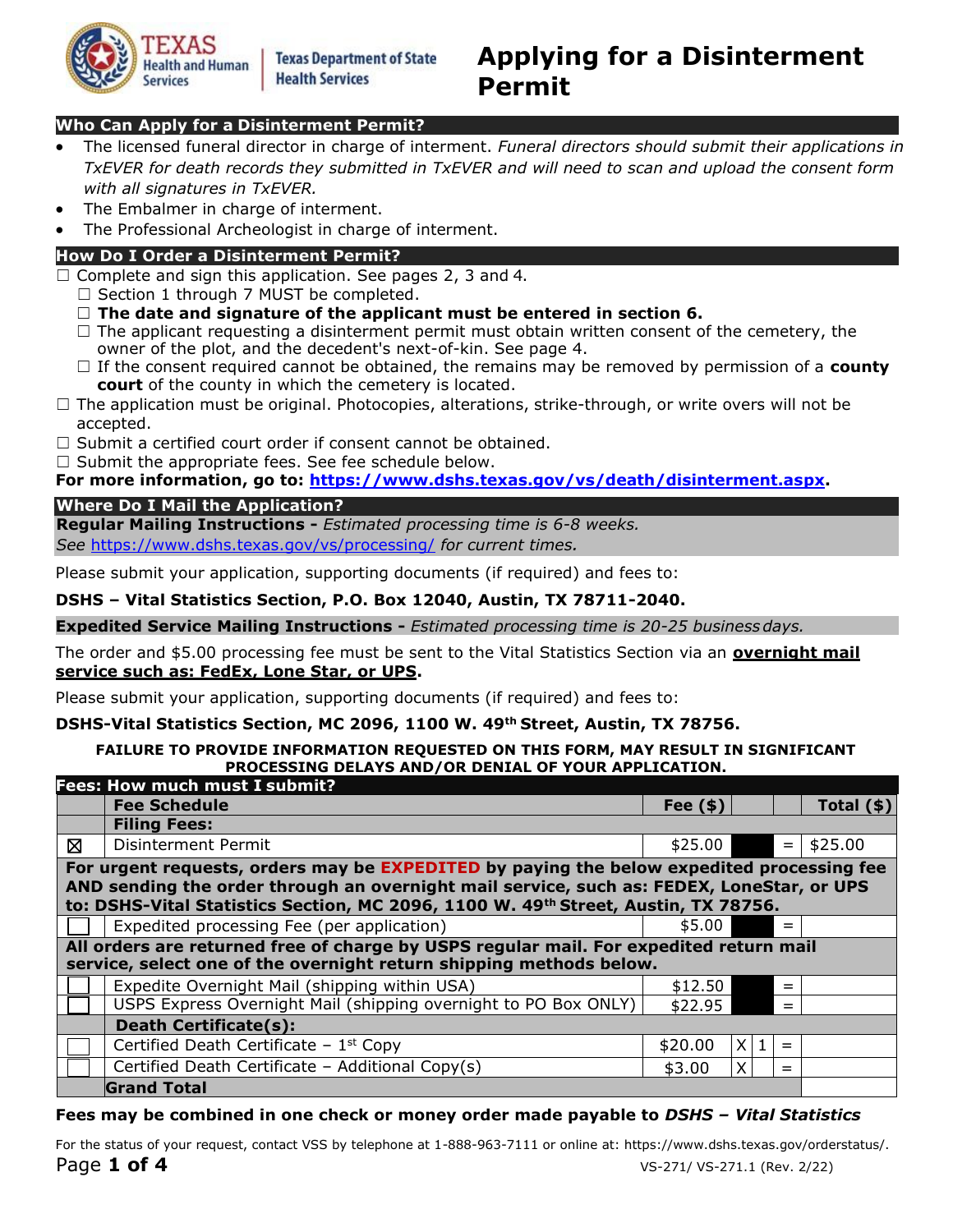DATE APPROVED:



# **Application for Disinterment Permit**

Type or Print (please use blue or black ink ONLY) Remittance No.

|                                                 |                                              | Section 1: What is Your Name? (Applicant's Information)                                                                                                                |                                              |                       |      |              |
|-------------------------------------------------|----------------------------------------------|------------------------------------------------------------------------------------------------------------------------------------------------------------------------|----------------------------------------------|-----------------------|------|--------------|
| Name (First, Middle, Last):                     |                                              |                                                                                                                                                                        |                                              |                       |      |              |
|                                                 | Address (Mailing Address, City, State, Zip): |                                                                                                                                                                        |                                              |                       |      |              |
| Email Address:                                  |                                              |                                                                                                                                                                        |                                              | Telephone # (daytime) |      |              |
| Funeral Director                                |                                              | Your relationship to Person named on the death certificate:<br>$\Box$ Embalmer<br>>>>>> <b>A COPY OF THE APPLICANT'S PHOTO ID MUST BE ATTACHED&lt;&lt;&lt;&lt;&lt;</b> | Professional Archeologist                    |                       |      |              |
| <b>Section 2: Death Certificate Information</b> |                                              | Enter information as it appears on the current death certificate.                                                                                                      |                                              |                       |      |              |
|                                                 | Death Certificate Number, if known:          | $142 -$                                                                                                                                                                |                                              |                       |      |              |
| Decedent's First Name:                          |                                              | Middle Name:                                                                                                                                                           |                                              | Last Name:            |      |              |
| Date of Death:                                  |                                              |                                                                                                                                                                        |                                              |                       | Sex: |              |
| Place of Death (City or town)                   |                                              |                                                                                                                                                                        | (County)                                     |                       |      | (State)      |
| Decedent's Date of Birth:                       |                                              |                                                                                                                                                                        | Decedent's Social Security Number, if known: |                       |      |              |
| <b>Section 3: Place of Interment</b>            |                                              | Enter the full name of the cemetery, plot number (section, block, lot, and space or niche), city,<br>county, and state in which the deceased is buried.                |                                              |                       |      |              |
| Cemetery:                                       |                                              |                                                                                                                                                                        |                                              |                       |      |              |
| Section:                                        | Block:                                       | Lot:                                                                                                                                                                   |                                              | Space:                |      | Unknown:     |
| City:                                           |                                              | County:                                                                                                                                                                |                                              |                       |      | State: TEXAS |
|                                                 | Section 4: Place body is to be reinterred    | Enter the full name of the cemetery, plot number (section, block, lot, and space or niche if<br>applicable), city, county, and state where the body will be reburied.  |                                              |                       |      |              |
| Cemetery:                                       |                                              |                                                                                                                                                                        |                                              |                       |      |              |
| Section:                                        | Block:                                       | Lot:                                                                                                                                                                   |                                              | Space:                |      | Unknown:     |
| City:                                           |                                              | County:                                                                                                                                                                |                                              |                       |      | State:       |
| Name:                                           | <b>Section 5: Funeral Director</b>           |                                                                                                                                                                        | License Number:                              |                       |      |              |
| Name of Funeral Home:                           |                                              |                                                                                                                                                                        |                                              |                       |      |              |
| Address of Funeral Home                         | (Mailing Address, City, State, Zip):         |                                                                                                                                                                        |                                              |                       |      |              |
| Telephone Number: (                             |                                              |                                                                                                                                                                        |                                              |                       |      |              |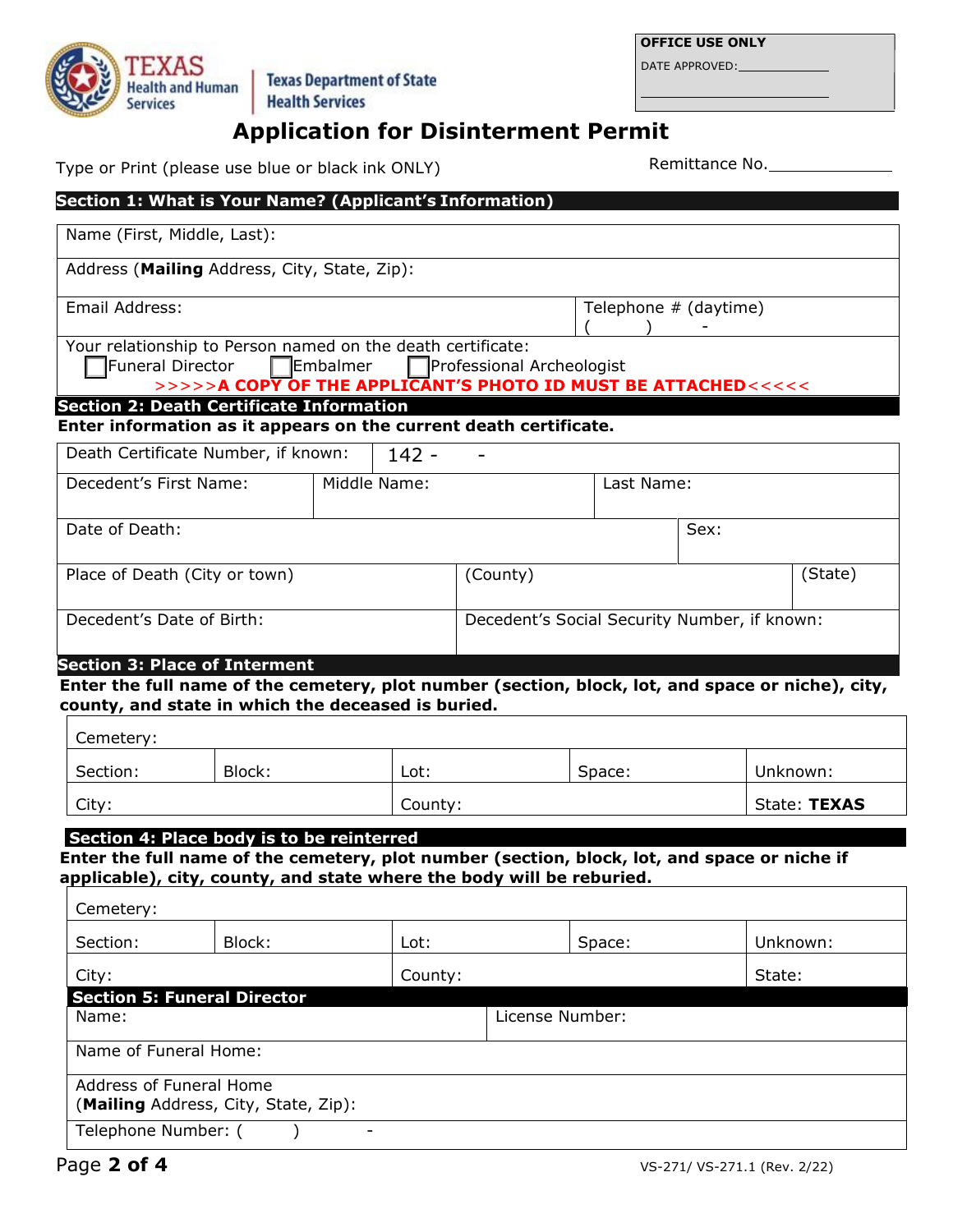#### **Section 6: Signature of Person in charge of Interment**

**Please sign below and ATTACH a copy of your valid Photo ID.** Applications without acceptable valid ID attached will **not** be processed. Cross-outs or white-outs will **VOID** your application.

As a basis for this application, I state that I will, in the disinterment of this body, abide by and obey the State Statutes of Texas, local ordinances, and regulations of the cities and counties in which the disinterment and reinterment are to take place. I further state that to my knowledge, there is no legal impediment to the disinterment, and I have enclosed the required permission of all parties involved.

**WARNING: The Penalty for knowingly making a false statement in this form can be 2-10 years in prison and a fine of up to \$10,000. (Texas Health and Safety Code, Chapter 195).**

Signature Date